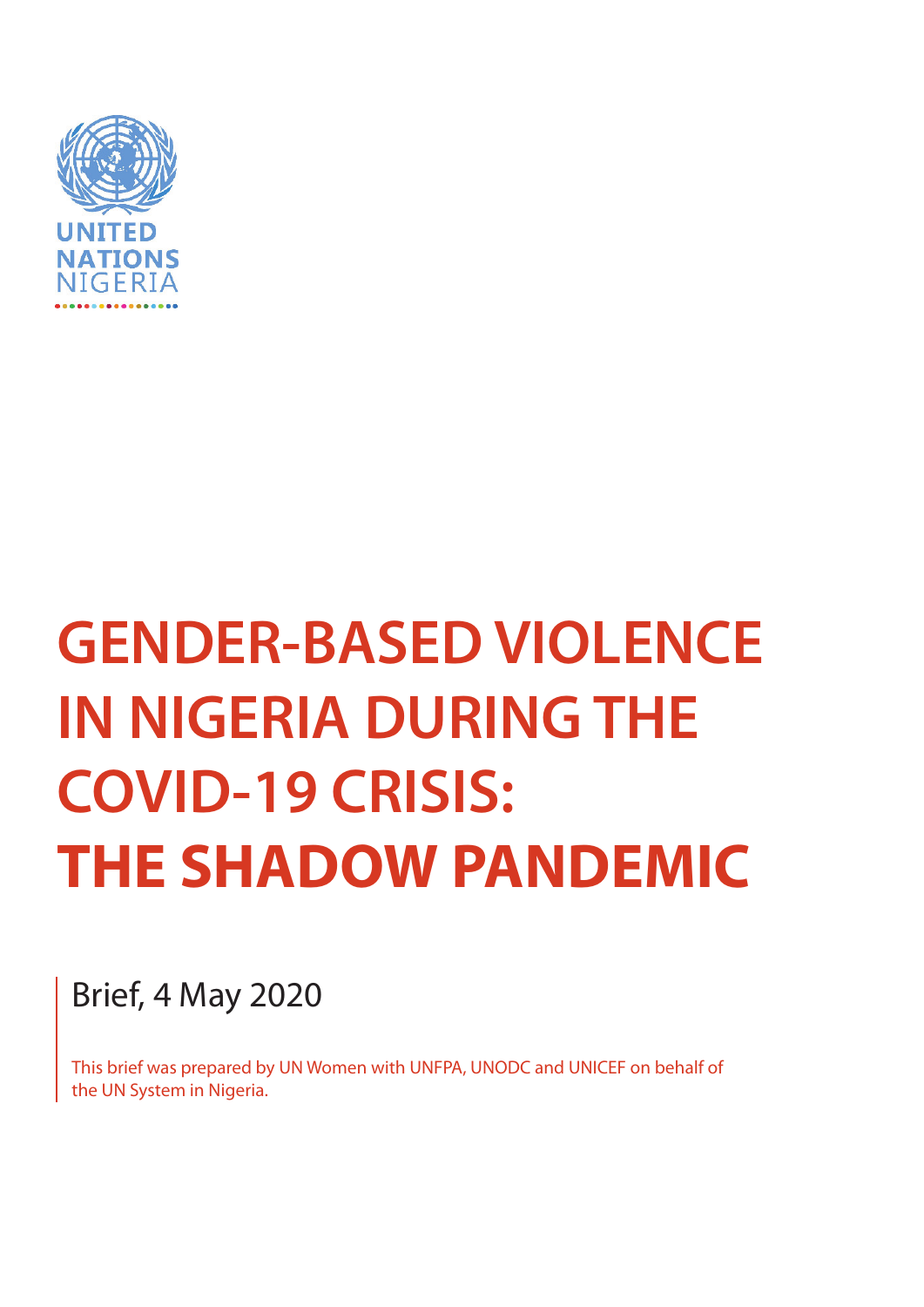**As the world battles with the COVID-19 pandemic, emerging evidence indicates a sharp rise in gender-based violence (GBV), especially violence against women and girls. Referred to as the Shadow Pandemic,\* the rise of GBV in Nigeria during the COVID-19 crisis will have lifethreatening consequences for women and girls and a profound impact on their opportunities and life trajectory. These impacts will have consequences that will ripple across communities and the whole country as Nigeria begins to recover from the detrimental economic and health impacts of the crisis.**

\* UN Women, 2020, "Violence against Women and Girls: The Shadow Pandemic", https://www.unwomen.org/en/news/ stories/2020/4/statement-ed-phumzile-violence-against-women-during-pandemic.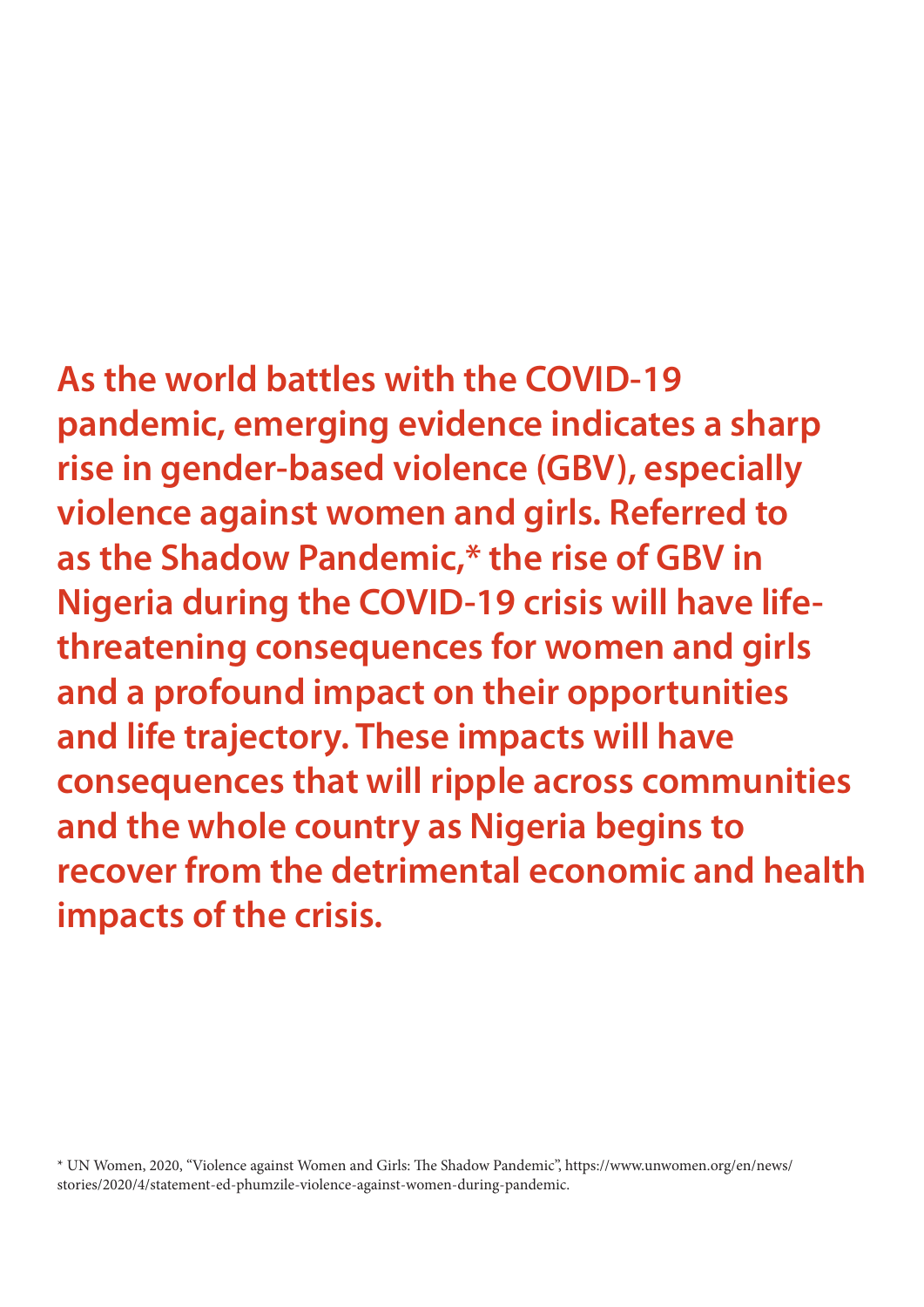## **1 Situation Analysis**

### Trends and Issues: Gender-Based Violence in Nigeria

Gender-based violence  $(GBV)^1$  and in particular its subset of violence against women and girls (VAWG)2 are abhorrent human rights violations, with detrimental impacts on victims, survivors, families, communities and societies. The types of violence encompassed by GBV include sexual violence, physical violence, emotional and psychological violence, child marriage, femicide, trafficking, female genital mutilation (FGM), domestic violence and rape.

Globally, it is estimated that one in three women experience either physical or sexual intimate partner violence or non-partner sexual violence in their lifetime.<sup>3</sup> These figures are mirrored in Nigeria, with 30 per cent of girls and women aged between 15 and 49 reported to have experienced sexual abuse.<sup>4</sup> Insurgency and protracted conflict have only served to exacerbate the occurrence of GBV in the North East. Harmful practices such as child marriage are prevalent in Nigeria, with 43 per cent of girls married before the age of 18,<sup>5</sup> while 20 per cent of women aged 15 to 49 have undergone

FGM.6 Once girls in Nigeria are married, only 1.2 per cent of those aged 15 to 19 have their contraception needs met, leading to high levels of early and teenage pregnancy.

These stark figures can be attributed to entrenched gender discriminatory norms and a pervasive culture of impunity. Access to justice for women to redress violations remains a challenge and is further hampered by barriers to domesticating and harmonizing legislation due to the tripartite system of governance.

Survivors of GBV also face immense challenges in accessing affordable quality services, largely due to the limited availability of GBV referral centres, many of which are underfunded and have low capacity. Where they do exist, women and girls face challenges in accessing services due to sociocultural norms and fear of stigma and discrimination. Stigma and fear of discrimination also leads to significant under-reporting of cases of GBV, such that existing data only indicates the tip of the iceberg. Data collection on GBV is further hampered by a lack of a central GBV data collection mechanism.

While women and girls are disproportionately affected by GBV, sexual violence against men and boys also occurs, particularly in conflict-affected contexts. Service providers in the North East, for instance, have observed incidents of sexual violence towards men and boys. However, male survivors are less likely than women to report an incident of sexual violence.<sup>7</sup>

<sup>1</sup> GBV refers to both violence against women and girls as well as occurrences of violence directed towards persons on the basis of their gender.

<sup>2</sup> VAWG constitutes violence directed specifically at women and girls including physical, psychological and sexual violence (Declaration of the Elimination of Violence Against Women, 1993).

<sup>3</sup> https://www.who.int/news-room/fact-sheets/detail/violenceagainst-women.

<sup>4</sup> NDHS, 2018.

<sup>5</sup> Multiple Indicator Cluster Survey (MICS), 2016–2017.

<sup>6</sup> NDHS, 2018.

<sup>7</sup> UNFPA and IPPF (2017), *Global Sexual and Reproductive*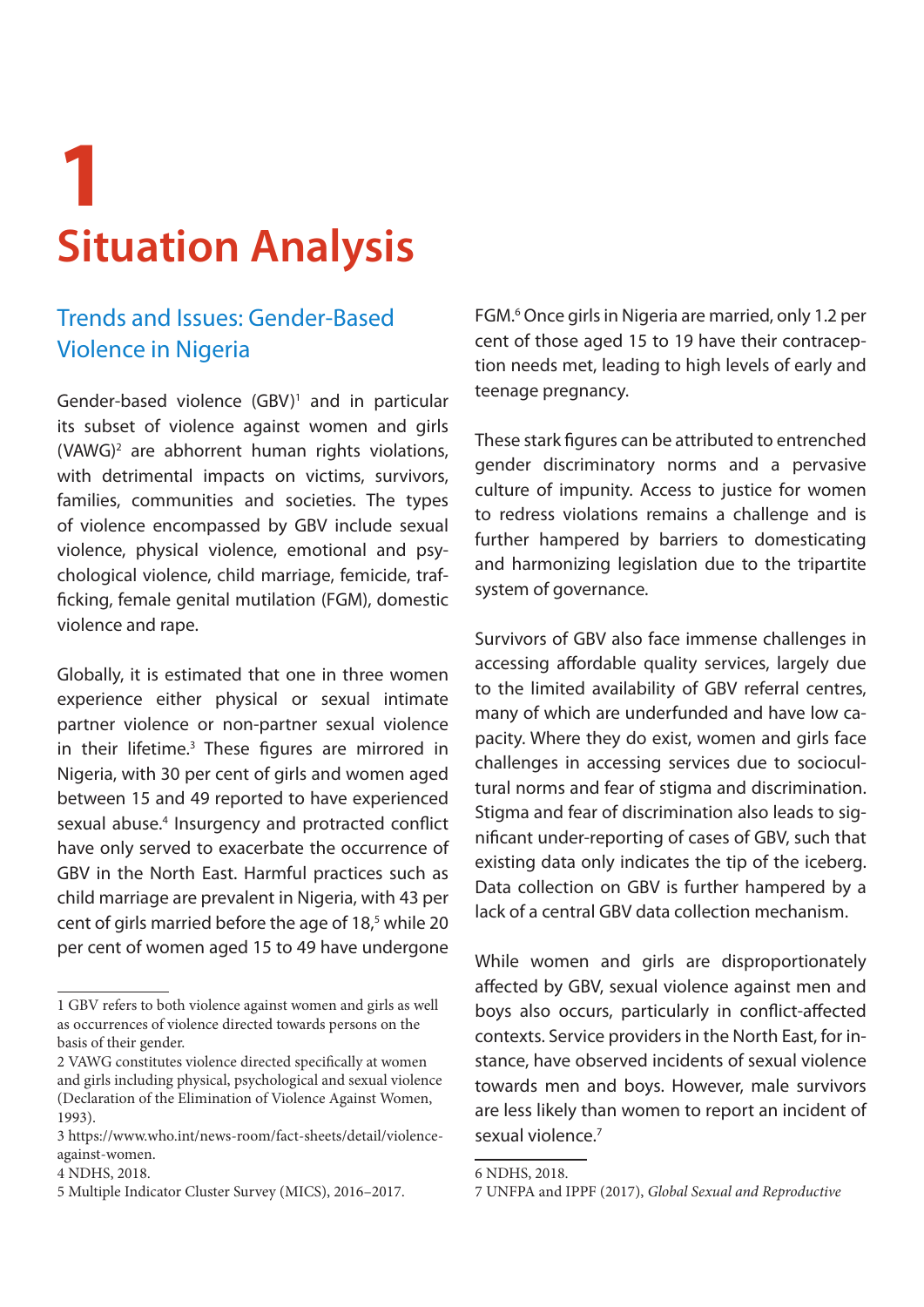While the Federal and State Ministries of Women Affairs, the National Agency for the Prohibition of Trafficking in Persons (NAPTIP), and women's civil society organizations have made important strides to address GBV prevention and response efforts, the challenge has remained deep-rooted, with the COVID-19 pandemic serving to highlight the depth of the problem, amid alarming increases in violence against women.

#### Gender-based Violence and COVID-19

Nigeria and the world have been facing a GBV crisis, deeply rooted in harmful patriarchal social, cultural, traditional and religious norms. However, this crisis has been elevated by the COVID-19 pandemic, with widespread evidence that GBV has sharply increased since the beginning of the pandemic.

For example, police reports of domestic violence in China were three times higher in February 2020 compared to reports from the previous year.<sup>8</sup> In Argentina, Canada, France, Germany, Spain, the United Kingdom and the United States, government authorities, women's rights activists and civil society partners flagged reports of increased domestic violence during the crisis and heightened demand for emergency shelter.

*Health Service Package for Men and Adolescent Boys: Clinical SRH Services and Components*, https://www.unfpa. org/resources/global-sexual-and-reproductive-healthservicepackage-men-and -adolescent-boys-clinical-srh. 8 Axios, 2020. "China's Domestic Violence Epidemic", https:// www.axios.com/china-domestic-violence-coronavirusquarantine-7b00c3ba-35bc-4d16-afdd-b76ecfb28882.html.

#### Gender-based Violence and COVID 19 in Nigeria

The situation in Nigeria reflects the global trend of increased gender-based violence. GBV is reported to have significantly increased since the lockdown began in the three most affected areas (Lagos State, FCT and Ogun State) on 30 March 2020. The Lagos State Domestic and Sexual Violence Response Team reported a three-fold increase in the number of telephone calls received through their hotlines in one month. In particular, service providers have reported sharp increases in cases of intimate partner violence and domestic violence. Other states have implemented similar lockdown measures, resulting in increased incidence of GBV (Figure 1).

Initial data shows a general increase in GBV across all six geopolitical zones (Table 1), and service providers have reported sharp increases in cases of intimate partner violence and domestic violence. Data on reported incidents of GBV cases in Nigeria based on preliminary information from 24 states shows that in March, the total number of GBV incidents reported were 346, while in the first part of April, incident reports spiked to 794, depicting a 56 per cent increase in just two weeks of lockdown. Some of these incidents of violence have tragically resulted in the death of victims, the rape of children, including incestual rape, and tenant–landlord assault.

While federal and state governments put these measures in place to contain the spread of the virus, survivors of abuse have found themselves confined in their homes with abusers for weeks on end.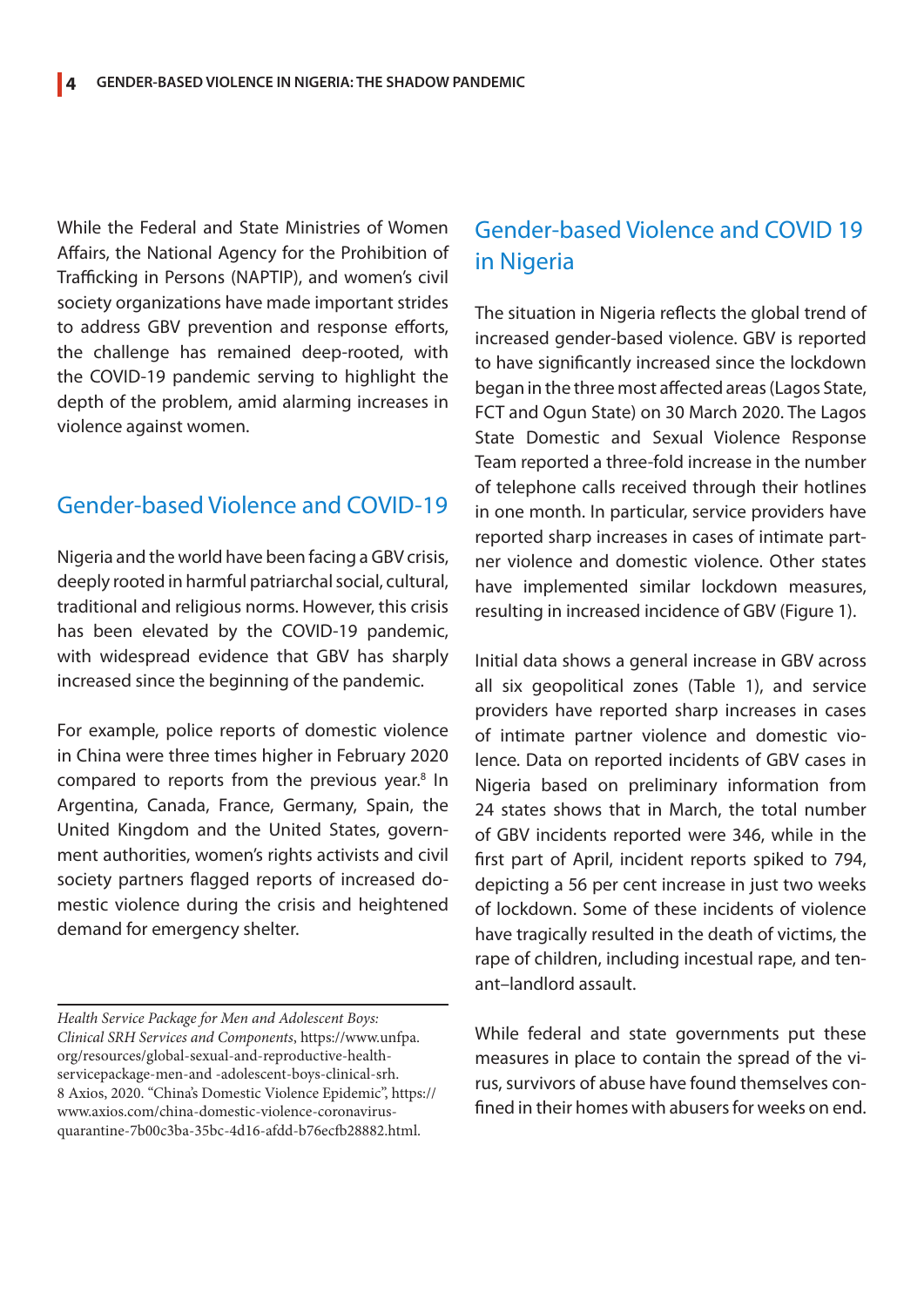

#### **Figure 1: Increased number of reported cases of gender-based violence from 23 states in Nigeria between March and April 2020 – Source: Federal and State Ministries of Women Affairs**

Economic uncertainty, increased substance abuse,<sup>9</sup> and changes to daily family lives as a result of the pandemic have also increased tensions within households, compounding violent situations. For women and girls who are subject to domestic violence, it is not merely a case of increased proximity to perpetrators, but also the decreased access to support networks and critical support services,<sup>10</sup> both of which would otherwise serve to mitigate

the magnitude and effects of the violence. During and following this critical period, it is of utmost importance that the lives of women and girls are safeguarded, and focus is maintained on the most vulnerable populations.

#### Manifestations and Implications of GBV on Vulnerable Women Groups

As Nigeria begins to feel the effects of the COVID-19 outbreak's interactions with limited health-care infrastructure and multiple pre-existing inequalities

<sup>9</sup> UNODC, *Coronavirus Disease (COVID-19) Response: Thematic Brief on Gender-based Violence against Women and Girls*, 2020.

<sup>10 &</sup>quot;A Nigerian Feminist Response to the Impact of COVID-19 Pandemic on VAWG in Nigeria", 2020.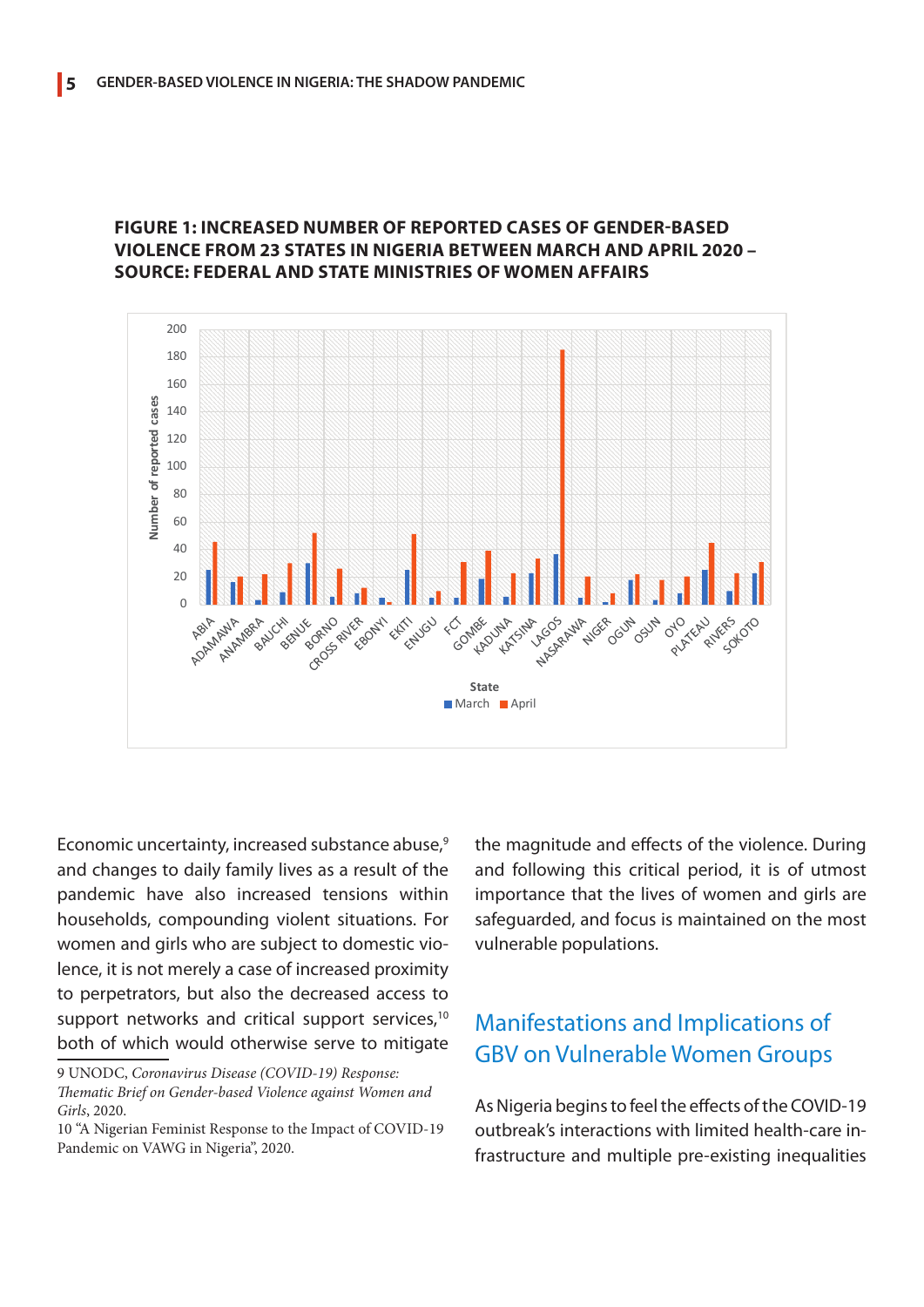#### **Table 1: Number of reported cases of gender-based violence in Nigeria during March and April 2020 by state and geopolitical zone**

| <b>Geopolitical</b><br><b>Zone</b> | <b>State</b>       | <b>Number of cases per State</b> |                | <b>Number of Cases per</b><br><b>Geopolitical Zone</b> |              |
|------------------------------------|--------------------|----------------------------------|----------------|--------------------------------------------------------|--------------|
|                                    |                    | <b>March</b>                     | <b>April</b>   | <b>March</b>                                           | <b>April</b> |
| <b>North East</b>                  | Adamawa            | 16                               | 20             | 50                                                     | 115          |
|                                    | Bauchi             | 9                                | 30             |                                                        |              |
|                                    | Borno              | 6                                | 26             |                                                        |              |
|                                    | Gombe              | 19                               | 39             |                                                        |              |
| <b>North West</b>                  | Kaduna             | 6                                | 23             | 52                                                     | 87           |
|                                    | Katsina            | 23                               | 33             |                                                        |              |
|                                    | Sokoto             | 23                               | 31             |                                                        |              |
| <b>North Central</b>               | Benue              | 30                               | 52             | 67                                                     | 156          |
|                                    | <b>FCT</b>         | 5                                | 31             |                                                        |              |
|                                    | Nasarawa           | 5                                | 20             |                                                        |              |
|                                    | Niger              | $\overline{2}$                   | 8              |                                                        |              |
|                                    | Plateau            | 25                               | 45             |                                                        |              |
| <b>South East</b>                  | Abia               | 25                               | 46             | 36                                                     | 92           |
|                                    | Anambra            | $\overline{3}$                   | 22             |                                                        |              |
|                                    | Ebonyi             | 5                                | $\overline{2}$ |                                                        |              |
|                                    | Enugu              | $\overline{3}$                   | 22             |                                                        |              |
| <b>South West</b>                  | Ekiti              | 25                               | 51             | 91                                                     | 296          |
|                                    | Lagos              | 37                               | 185            |                                                        |              |
|                                    | Ogun               | 18                               | 22             |                                                        |              |
|                                    | Osun               | $\overline{3}$                   | 18             |                                                        |              |
|                                    | Oyo                | 8                                | 20             |                                                        |              |
| <b>South South</b>                 | <b>Cross River</b> | 8                                | 12             | 18                                                     | 35           |
|                                    | Rivers             | 10                               | 23             |                                                        |              |

*Source: Federal and State Ministries of Women Affairs*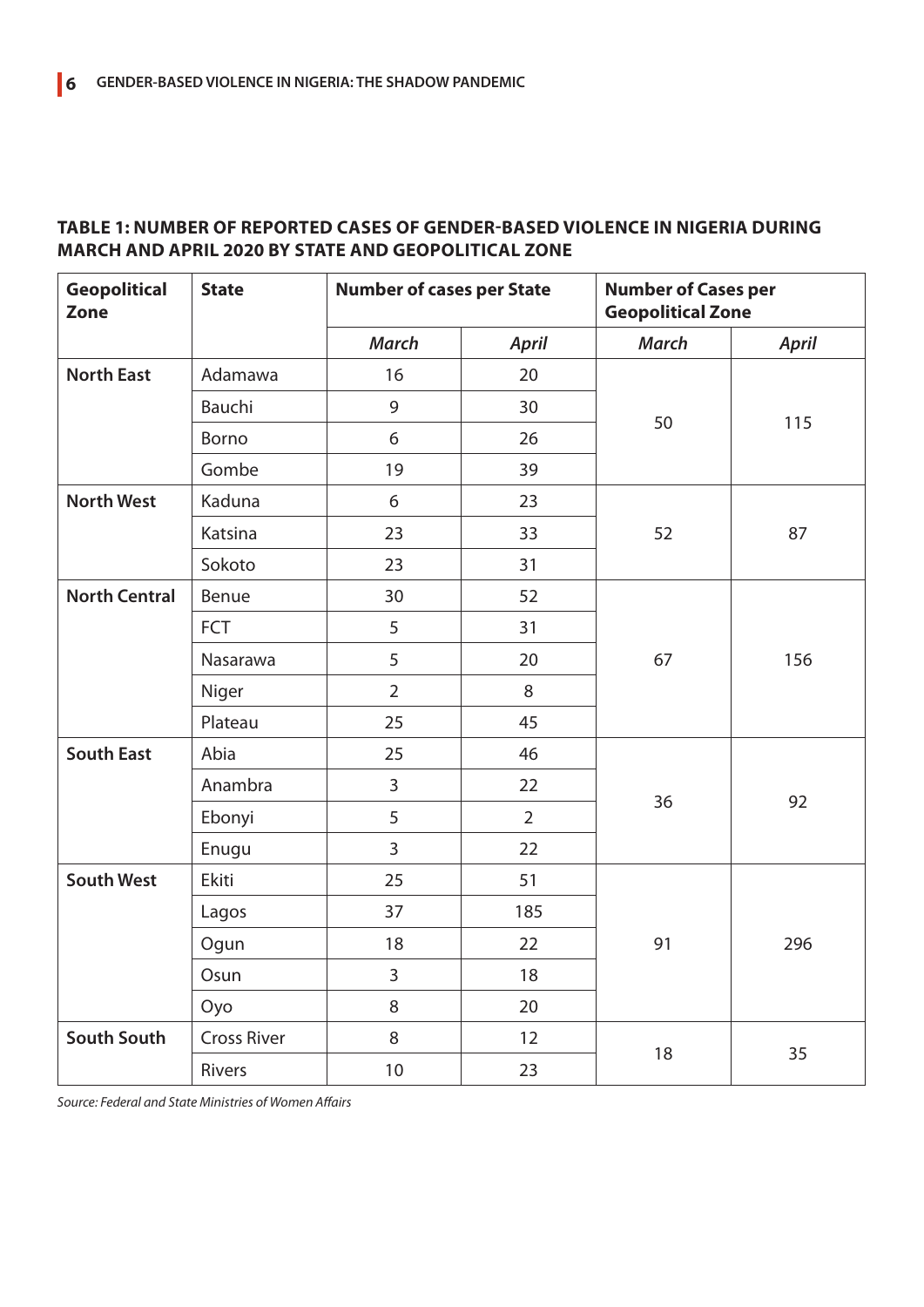and fragilities, the emergence of the Shadow Pandemic of GBV also threatens the health and well-being of already vulnerable women and girls. Due to pre-existing inequalities and vulnerabilities, groups of women and girls face heightened risks of experiencing GBV during the COVID-19 pandemic. These groups include refugees and internally displaced persons, women and girls living with disabilities, and informal workers.

#### Refugees and Internally Displaced Persons

Women and girls in conflict-affected states, particularly Borno, Yobe and Adamawa, are at increased risk of GBV due to the deprived living conditions. The overcrowded housing conditions in camps also exacerbate the risks of intimate partner and other forms of domestic violence. Children being separated from their caregivers during displacements leads to an increase in the number of female-headed households, which may add a financial burden and expose them to exploitation and abuse. Within the context of camps, women and girls face a high risk of having to use survival sex in exchange for mobility, safety and access to resources. Further, the GBV risk for girls remains incredibly high, as they are at heightened risk of child marriage and child labour to alleviate economic hardship.

Lockdowns and the economic impact of the crisis have complicated the delivery of food, medicines and other basic necessities.<sup>11</sup> With this shortage of basic necessities, female heads of households in particular will be forced to engage in transactional survival sex or contracting child marriage or forced marriage, and will be more exposed to other forms of sexual exploitation and abuse. Due to poor security and infrastructure, including limited reporting mechanisms and reduced access to an already weak justice system, women and girls are more susceptible to rape and other forms of sexual violence.

#### Women and Girls Living with Disabilities

The intersection of gender and disability increases the risk of violence for women, girls, men and boys with disabilities, as well as their caregivers. Women and girls living with disabilities are almost twice as likely to experience gender-based violence than women and girls without disabilities.<sup>12</sup> Many women living with disabilities in Nigeria live in communities already worse affected by the socio-economic impacts of the pandemic, amid increased tensions that provide opportunities for perpetrators to engage in abusive behaviour. Moreover, women and girls living with disabilities often cannot access information on where to seek help and other life-saving services and information, a problem which has been highlighted during the COVID-19 pandemic with the lack of accessible public service announcements.<sup>13</sup>

<sup>11</sup> United Nations, *Global Humanitarian Response Plan – COVID-19*, 2020, https://www.unocha.org/sites/unocha/files/ Global-Humanitarian-Response-Plan-COVID-19.pdf.

<sup>12</sup> *What Works to Prevent Violence against Women with Disabilities*, 2014, https://assets.publishing.service.gov.uk/ media/57a089ade5274a27b20001e9/What\_Works\_Inception\_ Report\_June\_2014\_AnnexW\_Interventions\_for\_abuse\_ against\_WWD.pdf.

<sup>13</sup> The Albino Foundation, *COVID-19 Disability Inclusion Emergency Response*, Disability Inclusion Nigeria, 2020 https://albinofoundation.org/covid-19-disability-inclusionemergency-response-by-the-albino-foundation-disabilityinclusion-nigeria/.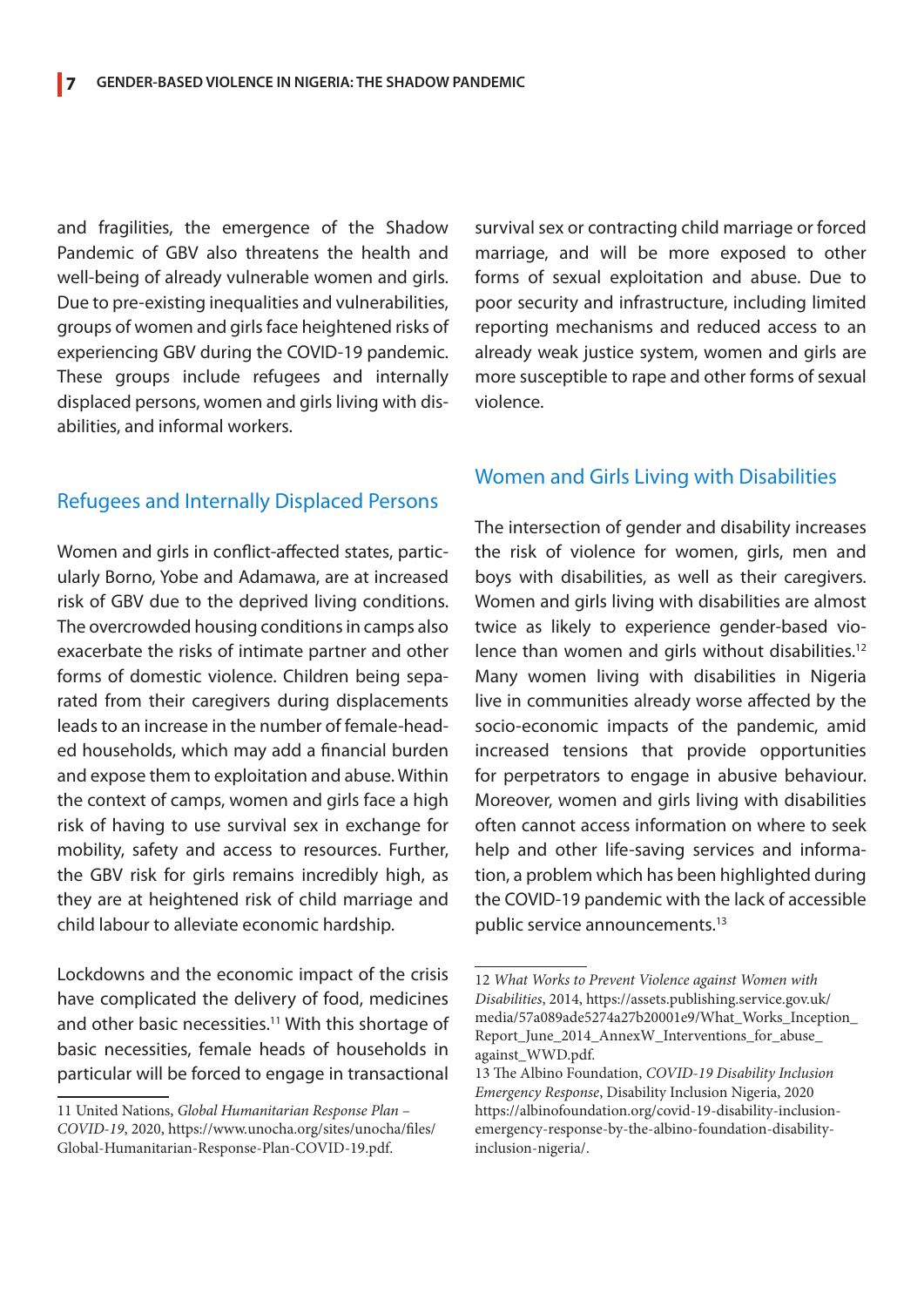#### Women Working in the Informal Sector

More than 90 per cent of Nigerian women in the labour force work in the informal sector,<sup>14</sup> many of whom have seen their wages evaporate overnight amid lockdowns. Women living in these difficult socio-economic circumstances, including female heads of households, are particularly vulnerable to other forms of GBV, such as transactional sex and other forms of sexual exploitation and abuse. Of the over 90 million Nigerians estimated to be living in extreme poverty,<sup>15</sup> fewer than 12 per cent were registered in the National Social Register of Poor and Vulnerable Households (as of 31 March 2020).

#### Key Challenges and Gaps

#### Compromised Services

With key services and justice mechanisms compromised, the reports of increased domestic violence and heightened risk of other forms of GBV constitute a key challenge. Due to restrictions in movement, survivors cannot access critical life-saving services such as post-exposure prophylaxis and psychosocial support, having to rely on telephone calls to manage the violent situations they face. In Lagos State, FCT and Ogun State, many police officers in the Family and Support Units are on duty elsewhere to enforce the lockdown and are therefore unavailable to attend to reports of GBV. When they are available, they are often unable to reach survivors whose lives are at risk because of a lack of official transport, as these resources have been diverted to frontline pandemic response and enforcement of the lockdown.

GBV service providers are supposedly included in the government's list of essential services, and yet their staff cannot move around freely. At a time when their services are needed the most, many service providers have been forced to close or provide skeletal services operating within reduced hours.<sup>16</sup> Service providers' fear of COVID-19 infection and the lack of appropriate personal protective equipment has contributed to the closing of several GBV service points. Even if staff can work in the shelters, survivors' access continues to be constrained, with many survivors deterred by checkpoints and fear of exposure to COVID-19.17 Without enough investment in the continuation of services and support for survivors to access them, the health, physical and psychological impacts of GBV on survivors will have long-term consequences that will reverberate within communities and across the nation.

Furthermore, the COVID-19 pandemic has significant implications for the provision of critical sexual and reproductive health information and services. Indeed, some 47 million women in 114 low- and middle-income countries are projected to be unable to use modern contraceptives if the average lockdown or COVID-19-related disruption continues for six months. It is expected that the major disruptions to services would lead to an additional 7 million unintended pregnancies, including unintended pregnancies resulting from rape

<sup>14</sup> ILO, ILO Brief, 2020, https://www.ilo.org/africa/ information-resources/publications/WCMS\_741864/lang--en/ index.htm.

<sup>15</sup> World Bank Group, Poverty & Equity Data Portal, Nigeria, 2020, http://povertydata.worldbank.org/poverty/country/ NGA.

<sup>16</sup> Lagos State Ministry of Women Affairs and Poverty Alleviation, 2020.

<sup>17</sup> UNFPA, *Impact of the COVID-19 Pandemic on Family Planning and Ending Gender-based Violence, Female Genital Mutilation and Child Marriage*, 2020.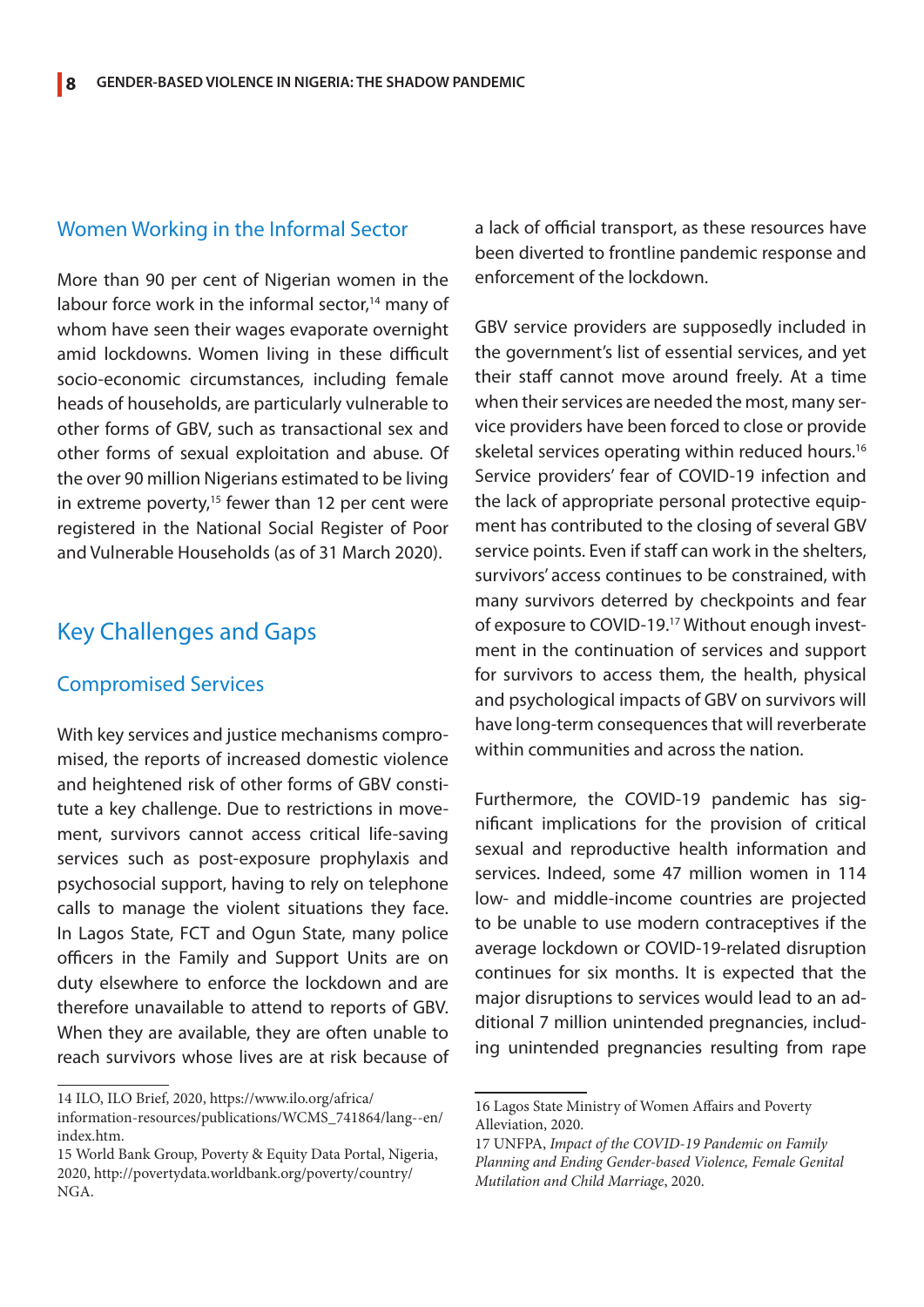and unprotected sex.18 This would also increase the risk of sexually transmitted infections in a context where women and adolescent girls have limited access to quality sexual and reproductive health and GBV services.

#### Access to Information

In hard-to-reach communities where information is not available due to technological limitations, women and girls have limited or no information about access to GBV services. Social distancing measures are increasingly likely to limit the ability of state ministries and development partners to run community sensitization activities on GBV prevention and response. Specific vulnerable groups, including women and girls living with disabilities, are more likely to be excluded from access to information on GBV services, as are adolescent girls and boys.

#### Access to Justice

Access to justice for those experiencing GBV is made even more difficult during situations of lockdown. Enforcement of lockdown directives by police and law enforcement agencies as well as diversion of resources towards other public health needs may see GBV responses fall even lower down the priority scale.<sup>19</sup> The pandemic brings new challenges to courts in maintaining functional judicial systems and services; applying a gender lens highlights the additional considerations required

to ensure women's ability to safely and efficiently access justice. The limited functionality of courts during the crisis will limit women's access to protection orders and other related measures to guard against further abuse. Furthermore, the postponement of cases will undoubtedly create a backlog of unresolved cases, with serious implications for the quality of the judicial response during and beyond COVID-19.

Virtual court hearings for cases of gender-based violence have been held in Latin American<sup>20</sup> countries to mitigate the challenge of social distancing, presenting a model for access to justice during the pandemic, particularly in urban areas with high mobile phone penetration. However, considerations of what constitutes essential services being provided by courts or the classification of limited in-person appearances in exceptional or urgent cases vary and may not include GBV-related cases.

#### Data Collection

Data collation and knowledge management remain a significant challenge for Nigeria during COVID-19. Many public institutions lack sex-, age-, class- and disability-disaggregated data, and this is reflected in reporting on gender-based violence. Specifically, management of data on GBV is still largely problematic, as there are no systems to ensure the safety, confidentiality and other ethical considerations necessary to collect and share GBV data. States affected by the humanitarian situation in the North East use a more structured GBV Information Management System that enables

<sup>18</sup> https://www.unfpa.org/press/new-unfpa-projectionspredict-calamitous-impact-womens-health-covid-19 pandemic-continues.

<sup>19</sup> UNODC, *Coronavirus Disease (COVID-19) Response: Thematic Brief on Gender-based Violence against Women and Girls*, 2020.

<sup>20</sup> Equality Now, "COVID-19 Conversations: Virtual Court Hearings in Latin America", 2020, https://www.equalitynow. org/covid\_19\_lac\_virtual\_court\_hearings.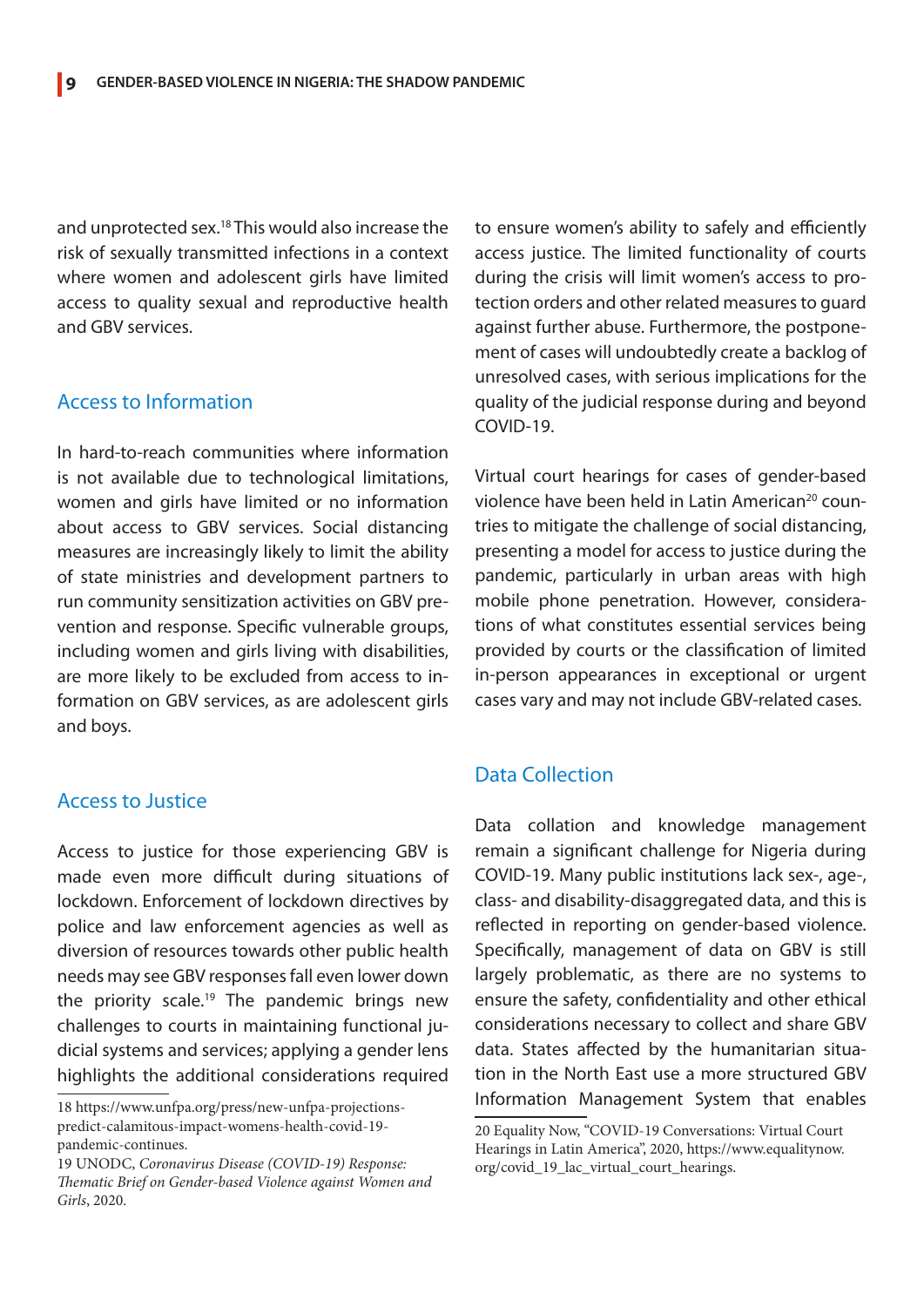service providers to safely collect, store and analyse data on reported incidents of GBV in the context of service delivery.

While different service providers have reported an increase in GBV incident numbers, there is no central body that is collating a data set and providing real-time analysis to inform the short- and long-term national response. Due to the lockdown, some service points have opted to provide "makeshift" remote services through virtual means from the homes of caseworkers; however, this is without any appropriate measures to safely manage sensitive GBV information, and this constitutes further risks to the survivors and the caseworkers.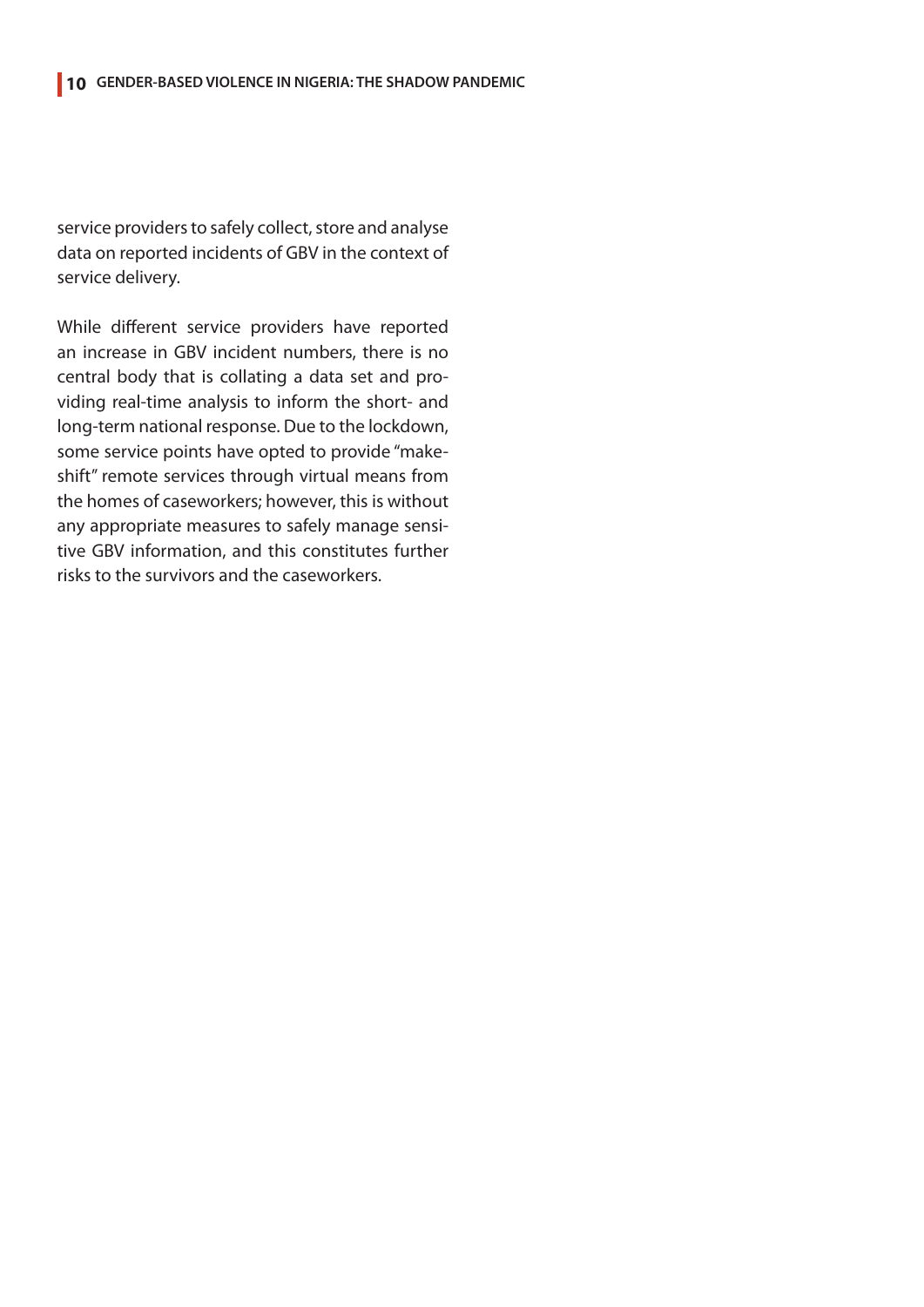## **11 GENDER-BASED VIOLENCE IN NIGERIA: THE SHADOW PANDEMIC 2 The Socio-economic Impact of Genderbased Violence**

#### Impact on Girls' Education

GBV is first and foremost a human rights issue, but with significant social and economic repercussions, not just for the survivor, but also for communities and the country at large. The sharp rise in GBV across Nigeria as a result of the COVID-19 pandemic is having detrimental impacts on the physical, emotional and mental health of survivors. Aside from being a human rights violation, poor emotional and mental health is likely to lead to lower productivity among working women and higher dropout rates among schoolgirls. Additionally, the economic decline as a result of the pandemic, which has left many women who are reliant on daily wages in dire economic circumstances, increases women's and girls' vulnerability to negative coping mechanisms and harmful practices such as transactional sex and child marriage. Studies from the Ebola outbreak in Sierra Leone reveal that the economic decline in female-dominated sectors of employment, school closures, and the disruption of family planning services led to a significant increase in transactional sex and adolescent pregnancies.<sup>1</sup>

In Nigeria, nationwide school closures have affected 18,549,010 women and girls across primary, secondary and tertiary education, $<sup>2</sup>$  many of whom</sup> find themselves in low-resource contexts and with additional care duties compared to their male counterparts, making it more difficult to maintain learning. Without interventions supporting the safe and continuous access to education by women and girls amid school closure and economic decline, the rates of child marriage, adolescent pregnancy, complicated deliveries, obstetric emergencies, unsafe abortions, STIs, HIV, and vesicovaginal fistulas are likely to increase. This will ultimately limit young women's and adolescent girls' opportunities to accumulate human capital and participate in the labour force.

It will also drastically hamper progress towards achieving the 2030 Agenda for Sustainable Development, primarily Sustainable Development Goal 4 to "ensure inclusive and equitable quality education and promote lifelong learning opportunities for all", and Goal 8 to "promote sustained, inclusive and sustainable economic growth, full and productive employment and decent work for all". UNFPA has projected a one-third reduction in progress towards meeting the Sustainable Development Goal 5 target on ending violence against women by 2030 (Target 5.2), as violence continues to increase during periods of lockdown, and attention and resources are increasingly diverted to the COVID-19 response.<sup>3</sup>

### Economic Costs

GBV exacts an economic cost to Nigeria in terms of prevention, response and opportunity costs. These costs are borne by survivors, households, communities, the government, civil society organizations

<sup>1</sup> https://www.theigc.org/project/ebola-impact-economiclives-of-adolescent-girls/#outputs.

<sup>2</sup> https://en.unesco.org/covid19/educationresponse.

<sup>3</sup> UNFPA, *Impact of the COVID-19 Pandemic on Family Planning and Ending Gender-based Violence, Female Genital Mutilation and Child Marriage*, Interim Technical Note, 27 April 2020.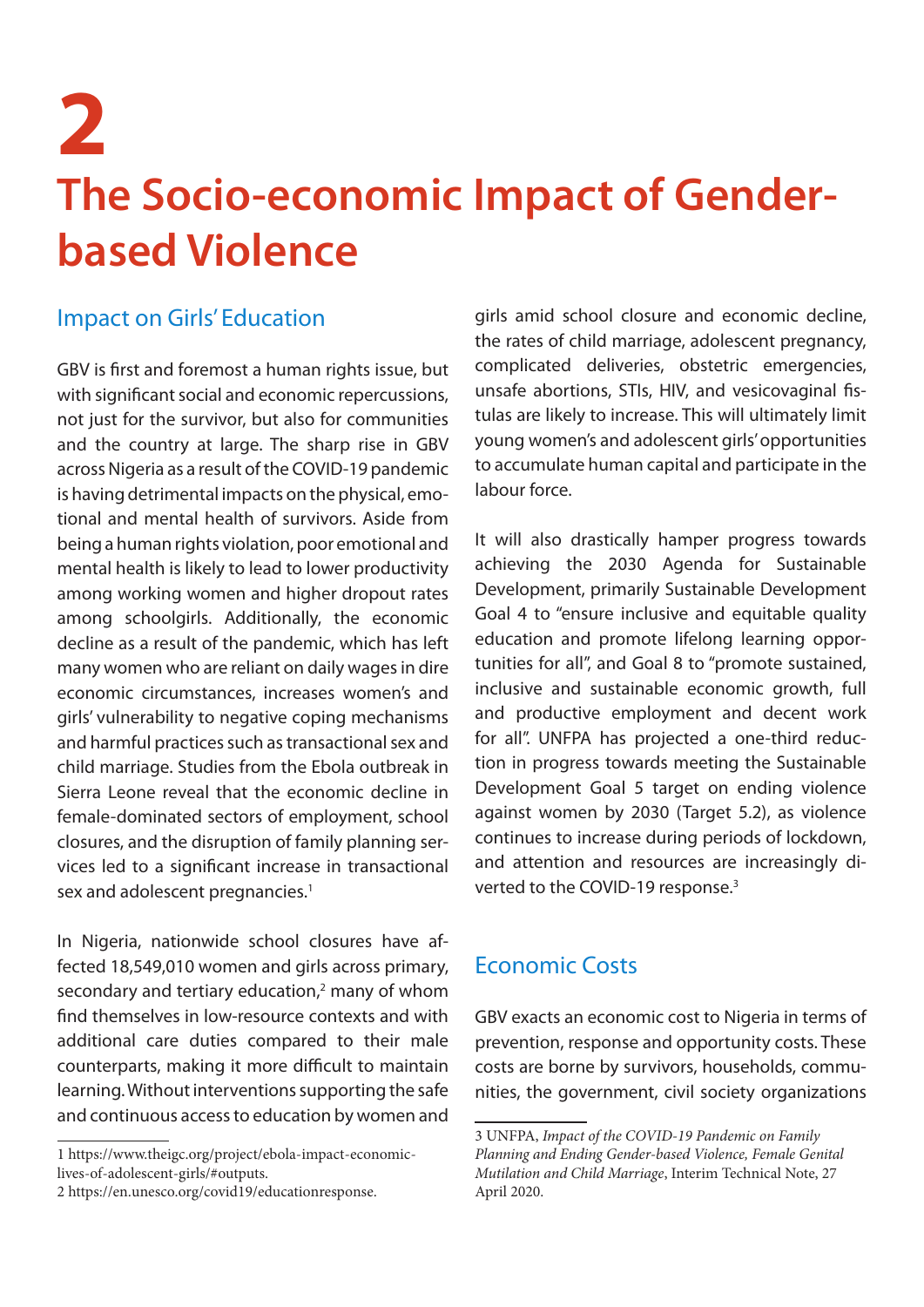and businesses. The nature of these costs varies and may be direct or indirect, monetarily tangible or intangible. Costs include health, justice and other service costs, lost earnings, and second-generation costs, which are the cost of children witnessing and living with violence. Importantly, these costs are not just immediate, but have multiplier effects for society and the economy, as well as secondgenerational dimensions.

Measuring the costs of GBV demonstrates that GBV is a social and economic issue and informs policymaking, highlighting the cost of inaction. The World Bank indicates that based on costing done for various countries globally, GBV costs economies an estimated 1.2 to 3.7 per cent of GDP.4

As part of studies done in Africa, this has been costed at 1.3 per cent in South Africa<sup>5</sup> and 2.27 per cent in Zambia.<sup>6</sup> These estimates should be taken as partial or minimum estimates of the true costs, due to challenges of data availability and capturing all costs, but do provide indicative economic costs in Nigeria. The nature of the current crisis and attendant challenges in prevention and response efforts indicate that while incidents of GBV increase, the magnitude of the economic costs will continue to be significant, and perhaps borne in the medium to longer term with multiplier effects. Given that

estimates of costs to the economy of 1.3 per cent GDP were done for South Africa at prevalence rates of 20 to 30 per cent, and Nigeria had rates of 38 per cent during the pre-COVID period, it can be assumed that the cost to Nigeria, due to the threefold increase in GBV since the lockdown, will push the costs to the economy significantly upwards.

<sup>4</sup> World Bank, 2018, "Fact Sheet: Update on Addressing Gender-Based Violence in Development Projects", https:// www.worldbank.org/en/news/factsheet/2018/08/30/fact-sheetupdate-on-addressing-gender-based-violence-in-developmentprojects.

<sup>5</sup> KPMG, 2017, *Too Costly to Ignore: The Economic Impact of Gender-based Violence in South Africa*, https://assets.kpmg/ content/dam/kpmg/za/pdf/2017/01/za-Too-costly-to-ignore. pdf.

<sup>6</sup> CARE, 2018, *Counting the Cost: The Price Society Pays for Violence Against Women*, https://www.care-international.org/ files/files/Counting\_the\_costofViolence.pdf.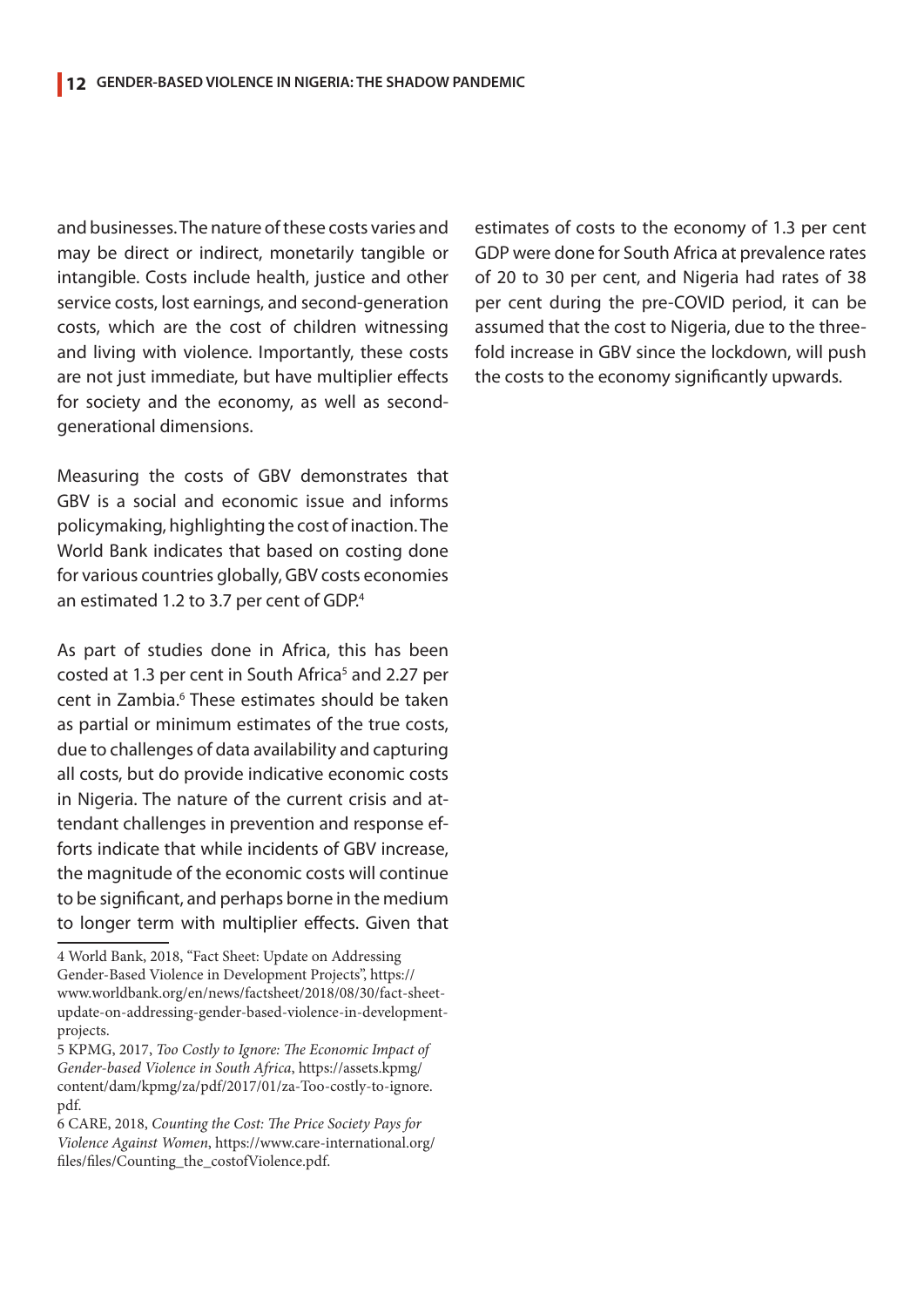### **13 GENDER-BASED VIOLENCE IN NIGERIA: THE SHADOW PANDEMIC 3 Recommendations and Opportunities**

As the world makes plans for post-pandemic recovery, the UN Secretary-General has urged all nations to seize the opportunity to "build back better", as the pandemic has revealed the stark inequalities and fragilities of society. The Shadow Pandemic of GBV in Nigeria has also amplified the many limitations of GBV prevention and response interventions prior to the COVID-19 outbreak. Similarly, the Nigerian Government and key stakeholders are presented with an opportunity to build more effective, transparent and inclusive GBV prevention and response interventions. These **opportunities**  include the following:

- Strengthening access to justice: The COVID-19 pandemic poses extreme threats and challenges to effectively ensure justice and maintain accountability mechanisms for survivors of GBV.1 Policy responses to GBV must ensure the ability of the justice system and law enforcement to act as mechanisms of accountability, leverage opportunities to create a more transparent justice system, and use technological innovations to protect the rights of women and girls.
- Enhancing data collection: The rise in GBV amid the COVID-19 pandemic has created an incentive for government, donor and civil society organization stakeholders to strengthen collaboration to develop and roll out a system for centralized data collection and management on GBV.
- Increasing investment in service providers: The rise in GBV reveals the critical role that GBV and sexual and reproductive health service

providers play in ensuring the health, well-being and protection of some of the most vulnerable members of society. The expanded needs of survivors will also likely continue to increase in the immediate aftermath of the crisis.

- Amplifying the role of women leaders and women-led organizations: The need to scale up community education on COVID-19 presents an opportunity to integrate community education with GBV awareness and ensure that women's networks play key roles in community awareness and sensitization. Leveraging these networks and platforms will also serve to amplify women's voices and strengthen women's leadership on eliminating violence against women and girls in the immediate response and in long-term recovery phases.
- Advocacy for implementation of frameworks and passage of key legislation: The focus and attention on the rise of GBV in Nigeria during the COVID-19 pandemic and on the prevention and response mechanisms provides a key opportunity for stakeholders to advocate for the adoption and implementation of national and state strategic frameworks on GBV and on the domestication of the Violence Against Persons (Prohibition) Act across all states.

These opportunities should inform **recommendations** on addressing the GBV crisis in Nigeria, both in terms of immediate response amid the COVID-19 pandemic and long-term recovery:

<sup>1 &</sup>quot;Coronavirus Emergency: Challenges for the Justice System", https://www.ohchr.org/EN/NewsEvents/Pages/DisplayNews. aspx?NewsID=25810&LangID=E.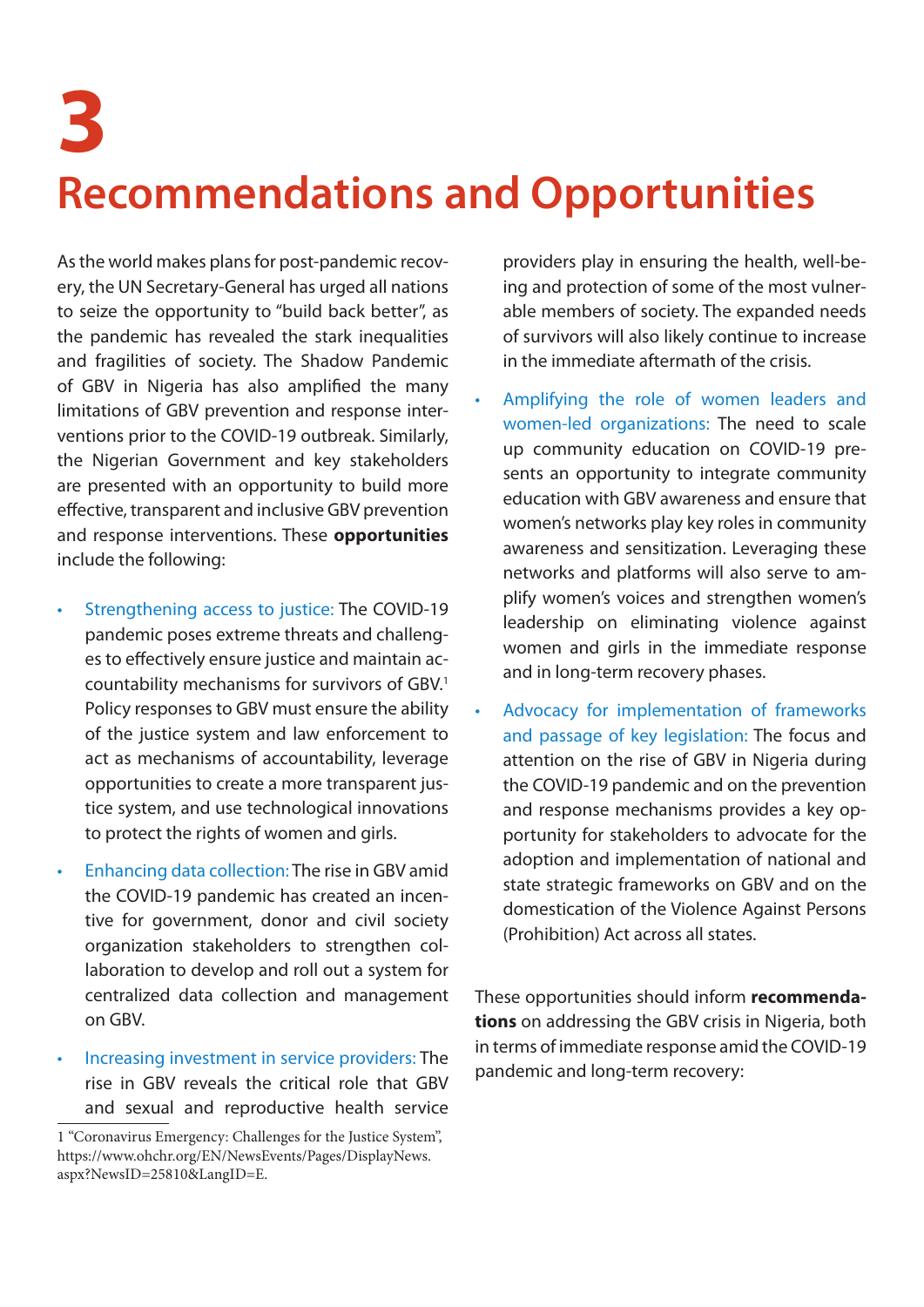#### 1. Ensuring Access to Justice

The justice sector should consider:

- Preventing a culture of impunity arising during the crisis and its aftermath, by giving special consideration to priority cases and expediting prosecution of GBV offenders;
- Facilitating the use of digital and online tools to report cases online and through hotlines, and piloting virtual courts that maintain social distancing until the pandemic has been declared over, the situation of lockdown eased, and the volatile security situation improved;
- Ensuring that no limitations or sanctions are placed on women and girls seeking frontline services or escaping their abusers;
- Ensuring that perpetrators of violence are removed from the home, and developing plans and implementing measures to keep them in separate accommodation during lockdown; and
- Implementing training programmes for relevant criminal justice professionals (police, prosecutors, judges and magistrates, lawyers and legal aid providers, etc.) and civil society organizations, with a focus on the specific impact of the COVID-19 pandemic and related measures on victims and survivors of GBV against women and girls and the lessons learned for gender-sensitive and child-sensitive violence prevention and response law and policy.

#### 2. Enhancing Data Collection on GBV

The EU-UN Spotlight Initiative to Eliminate Violence against Women and Girls is already developing a Government-led database for recording and reporting GBV cases, to be implemented in six states. The Government and stakeholders should prioritize:

- Strengthening the capacity of the National Bureau of Statistics, NAPTIP, the National Human Rights Commission and other agencies to collect and harmonize GBV data at federal and state levels; and
- Strengthening the GBV information management system used by humanitarian actors in the humanitarian context in the North East.

#### 3. Investment in GBV Service Provision and **Providers**

Government and international partners should consider scaling up investment in GBV service providers to accelerate their response to the expanded needs of survivors, both during and immediately after the crisis, by doing the following:

- • Increasing the digital and online capacity of service providers to adapt remote and/or mobile and flexible approaches for GBV service provision that respect privacy, confidentiality and data protection;
- Providing additional post-exposure prophylaxis as part of the clinical management of rape (including male rape); access to emergency contraceptives, antibiotics and psychosocial services; and access to justice, safety options and security mechanisms;
- Allocating additional resources to women's shelters, one-stop centres and sexual and reproductive health and rights service delivery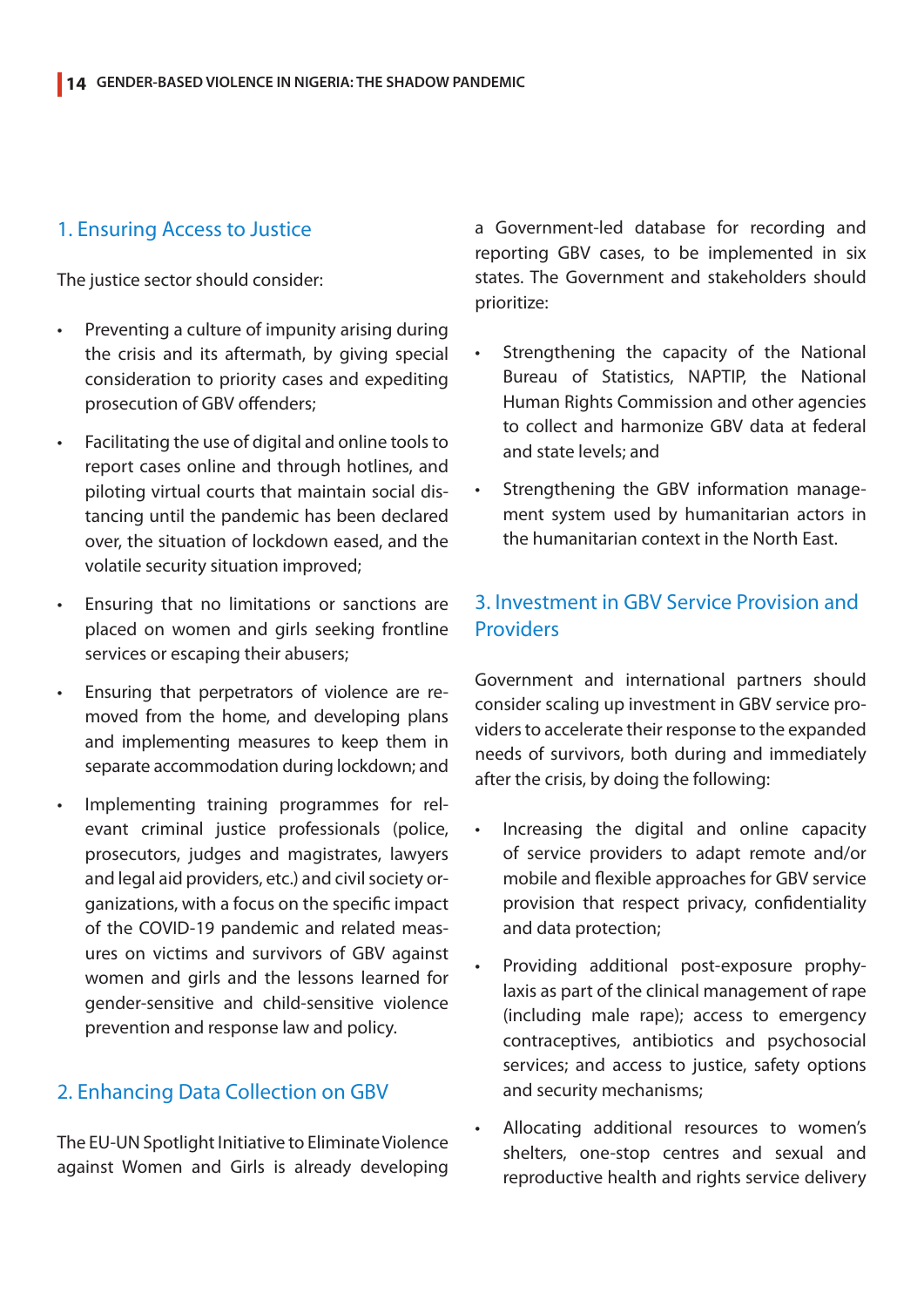points (including ensuring last mile access to contraceptives, safe maternal care and access to antiretroviral therapy) as part of the COVID-19 response, including providing supplies, personal protective equipment and logistical support to protect frontline service providers and survivors from COVID-19, in line with quidelines for prevention:

- Strengthening and supporting referral pathways to ensure survivors' timely access to essential multisectoral services;
- Expanding existing capacity of government-led shelters for women;
- Ensuring the safety of staff in every shelter or one-stop GBV centre, while providing space to enable social distancing; and
- Providing COVID-19 tests for one-stop GBV centres and shelters so women fleeing violence can be tested when being admitted to the facility (this will doubly protect the women and the service providers).

#### 4. Community Education and Engagement

- Risk communication and community education on COVID-19 should include education for preventing GBV and sexual exploitation through addressing harmful patriarchal social, cultural, traditional and religious norms, while promoting positive masculinities;
- Information on where survivors can seek help should also be made accessible, with special attention given to vulnerable and marginalized groups, including adolescent girls and boys, women and girls living with disabilities, and women and girls living with HIV;
- Community education and engagement should harness existing and recently established youth and women's platforms at the community level, youth networks, and the African Women Leaders Network with representation across the 36 states and the FCT in Nigeria; and
- Engagement of adolescents and youths should be done to create awareness on their right to speak out against GBV and other harmful practices such as child and forced marriage and FGM.

#### 5. Livelihood Opportunities for Survivors of GBV

Since the rise in GBV can be attributed to the economic vulnerabilities exacerbated by the pandemic, livelihood programmes targeting vulnerable women and women's economic empowerment initiatives need to be an integral part of GBV response mechanisms. These include:

- Targeting vulnerable groups of adolescent girls and women, including informal workers, with direct cash transfers as part of financial support measures to cushion the impact of the pandemic;
- Financial support targeting youth- and womenled enterprises and businesses in feminized sectors (including catering, hospitality, retail and tourism), in the form of subsidized and government-backed loans;
- Social protection schemes that are extended to workers in the informal sector, including schemes that specifically target domestic workers, the majority of whom are women; and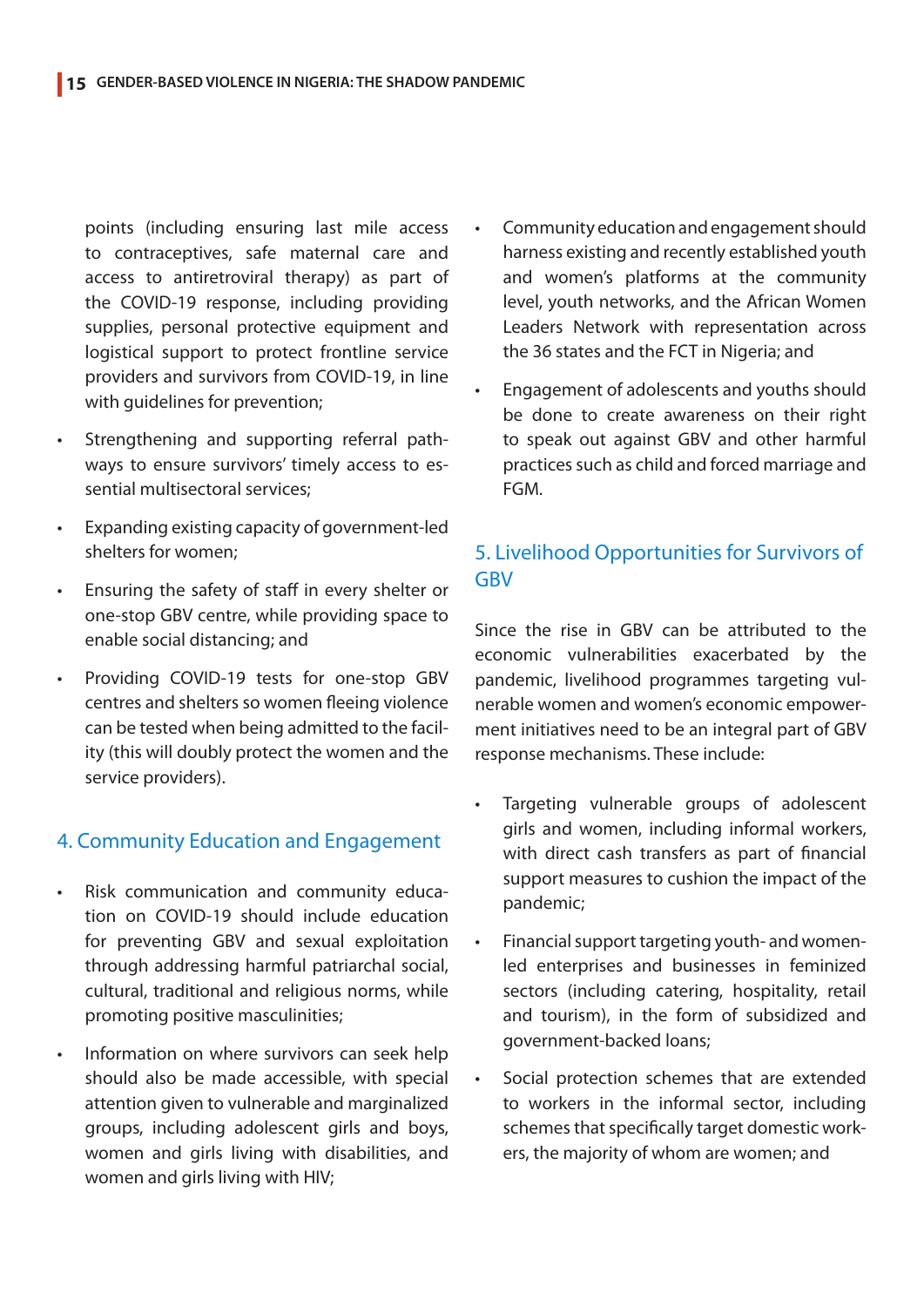Actively promoting affirmative procurement practices by ensuring that public procurement of food, basic supplies, and sanitary and personal protective equipment is directly sourced from women-led businesses.

#### 6. Coordination and Training of Law Enforcement/Health Actors

- Law enforcement agencies, the security sector enforcing lockdown, and health operators on the frontline of the pandemic should be trained on appropriate response and referral regarding incidents of GBV; and
- The Gender Desks of the Nigerian Police Force should also be reinforced with logistical requirements, including transport, to enable a synergized collaboration with shelters and onestop centres providing support to survivors.

#### 7. Legislation

Implementation of legislation on GBV in Nigeria remains weak, with only ten states having domesticated the Violence Against Persons (Prohibition) Act (VAPP) since it was passed in 2015.<sup>2</sup> The national framework on GBV is also poorly implemented.

Key stakeholders, including the Federal Ministry of Women Affairs, civil society organizations, legislators and development partners, should advocate for the immediate passage of the VAPP Act in the remaining 27 states, and for the development of funded action plans for its implementation;

- The ongoing revision of the National Gender Policy led by the Federal Ministry of Women Affairs should serve as an opportunity to incorporate a revised National Strategic Framework on GBV in collaboration with partners, including those in the humanitarian sector involved with SGBV in emergencies; and
- State-level frameworks on GBV should be developed, with appropriate funding channels to implement them.

#### 8. Investment in Safe and Continued Learning for Girls

Given the increased risk of child marriage and teenage pregnancy amid school closures, government stakeholders and partners in the formal and informal education sector should invest in promoting continued and safe learning for girls in low-resource contexts. This includes:

- • Promoting the equal distribution of unpaid care work and labour so that girls can focus on learning, and promoting parents' role in supporting home learning;
- Broadcasting lessons via appropriate radio channels across all 36+1 states, based on the Radio and Numeracy Activity initiative in Kano State<sup>3</sup>;
- Safe community-level empowerment and livelihood spaces for adolescent girls, using the model of the Empowerment and Livelihoods for Adolescents clubs in Sierra Leone during the Ebola pandemic<sup>4</sup>;

<sup>2</sup> VAPP Tracker, PWAN, https://www.partnersnigeria.org/ vapp-tracker/.

<sup>3</sup> https://www.fhi360.org/projects/reading-and-numeracyactivity-rana.

<sup>4</sup> https://www.bracinternational.nl/en/what-we-do/ empowerment-livelihood-adolescents-ela/.